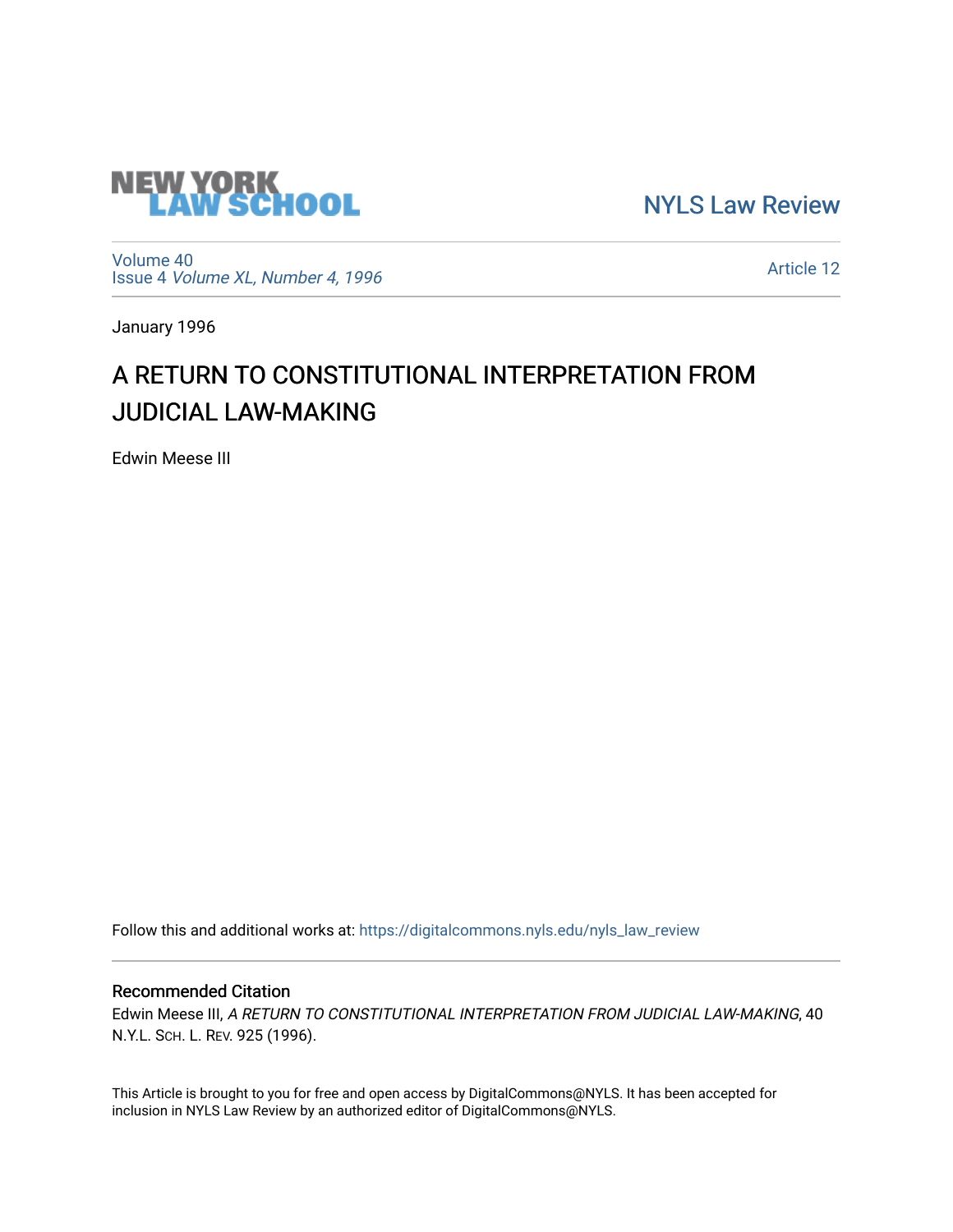## A RETURN TO CONSTITUTIONAL INTERPRETATION FROM JUDICIAL LAW-MAKING

## EDWIN MEESE III\*

In his book, *The Center Holds,* which he describes as an exposition of "the power struggle inside the Rehnquist Court," James F. Simon gives his sweeping judgment of that Court by describing it as "a conservative judicial revolution that failed."' In voicing such a pronouncement, Simon makes a mistake common to many liberal academics and journalists: he views the Supreme Court as simply a political institution and, in doing so, fundamentally misunderstands its true Constitutional role. Viewing every act of the Court, and the deliberations of the justices in formulating their opinions, from his own ideological perspective, Simon engages in an evaluation that is flawed by a series of false assumptions.

Thus he misses the real significance of the Supreme Court's decisions in recent years: after more than a quarter century of judicial activism, in which the text of the Constitution, precedent, and certainty were cast aside in favor of wild flings of judicial fancy, the nation's highest Court has turned in the direction of Constitutional fidelity and devotion to the rule of law. It has been more diligent in adhering to its proper role as a *judicial institution*, rather than acting as a political caucus or a superlegislature.

The first flaw in Simon's analysis is his penchant for describing the Court in political terms. He assumes that each justice has a political agenda which he or she js trying to impose upon the rest of the Court. This constant preoccupation with the *result* of each particular case blinds Simon to the essential task of a true judge: insuring that the *process* of decision-making is consistent with the *interpretive* role of the judiciary, and that the ultimate disposition is based upon the words and meaning of the Constitution or the statute under consideration, rather than individual policy views or political predilections.

His myopic view of the Rehnquist Court is characterized by the chapter' in which Simon mournfully discusses two employment cases, *Wards Cove Packing Co. v. Atonio3 and Martin v. Wilkes.4* In doing so, he criticizes the Court for insensitivity toward minorities and the civil

- 2. *Id.* at **62-81** (referring to Chapter Three, entitled "Fine Phrases").
- **3.** 490 **U.S.** 642 **(1989).**
- 4. 490 **U.S. 755 (1989).**
- 925

<sup>\*</sup> Ronald Reagan Chair in Public Policy at The Heritage Foundation, Washington, D.C.

**<sup>1.</sup> JAMES** F. **SIMON,** THE **CENTER HOLDS:** THE **POWER STRUGGLE INSIDE THE** REHNQUIST **COURT 11 (1995).**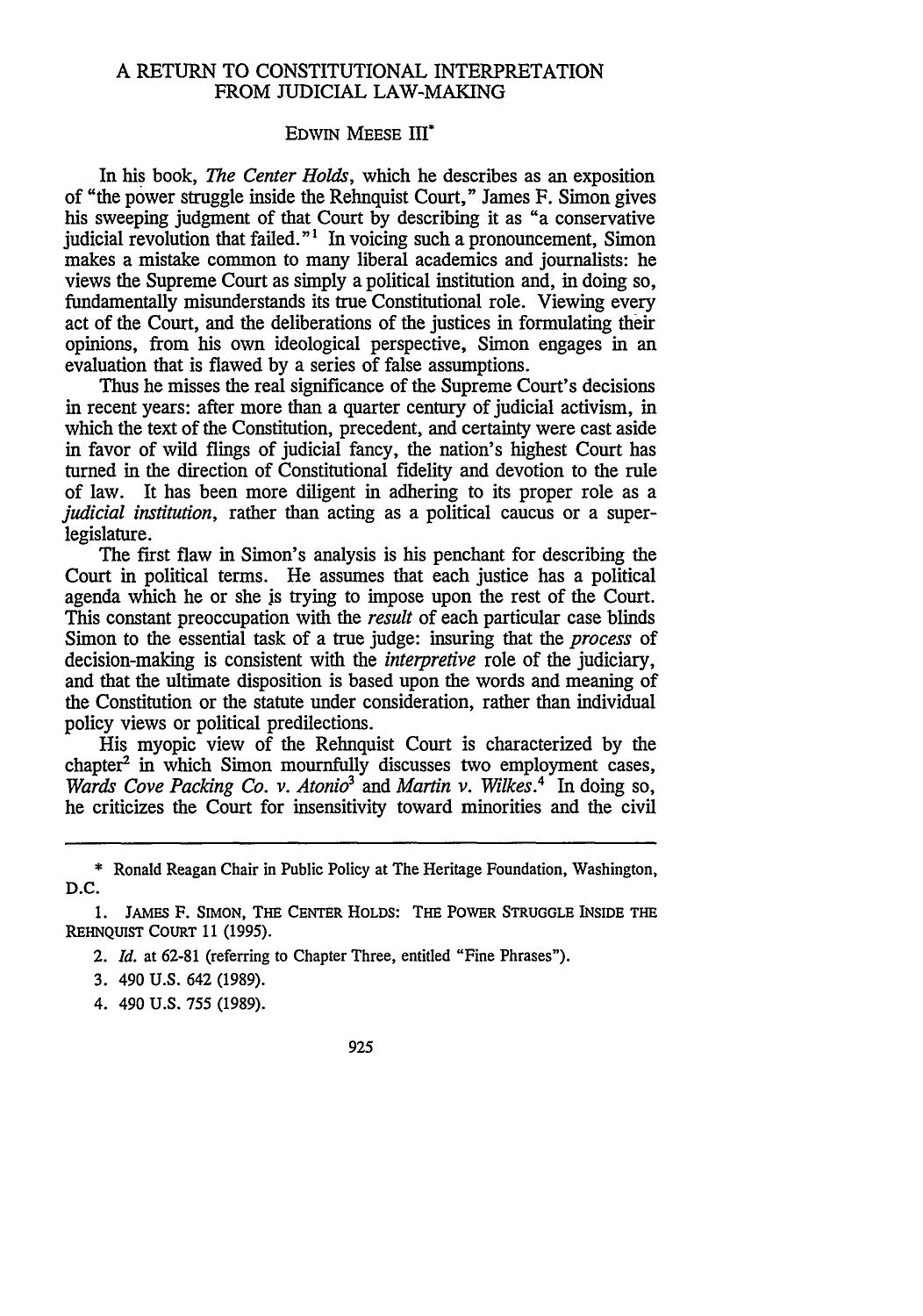rights movement. Simon fails to perceive that this Court is guided by conventional rules of statutory construction and by fairness to all the parties rather than by emotional or philosophical passions going in only one direction. In these cases, the Court interpreted the 1964 Civil Rights Act in determining the procedural burden in certain employment discrimination suits. As it turned out, many in Congress disagreed with the Court's interpretation of the 1964 statute, and Congress subsequently enacted the Civil Rights Act of 1991 in which they exercised their legislative prerogative to change these procedural rulings.<sup>5</sup>

There could not be a better example of the distinction between the *interpretive* versus the *activist* style of a court. Nevertheless, Simon remains perplexed, as he writes:

For more than three decades, the modem Supreme Court had served as the crucial national institution that had encouraged the civil rights movement by broadly interpreting the Constitution and federal laws to protect racial minorities. . **.** . With the advent of the conservative Rehnquist Court majority, Congress, not the Court, became the channel for civil rights activism.<sup>6</sup>

Ironically, Simon has inadvertently described the way that the policy process under our Constitution *should* work. The active role in determining public policy should be with Congress and with the Executive, as the elected branches of government. By contrast, an activist federal *judiciary* is inconsistent with the intent of the Constitution and is inherently undemocratic.

When the federal judiciary honors the intent of the Framers and maintains its proper Constitutional role, the Legislative and Executive branches are free to promote civil rights or any other issue as they see fit. This is exactly what happened in the aftermath of the *Wards Cove* and *Martin* cases when Congress enacted the Civil Rights Act of 1991. A Congressional majority at that time disagreed with the Court's interpretation of the statute, and was then free to make the changes to bring the statute into line with the policy views that Congress considered appropriate.

By contrast, when an activist court-such as the Warren Court in the 60s and 70s-"discovers" new Constitutional rights and then invalidates legislation on the basis of such rulings, the legislative and executive branches are helpless to change those decisions. Only through a Constitutional amendment can the law in such cases be overturned.

**<sup>5.</sup>** Civil Rights Act of 1991, Pub. L. No. 102-166, 105 Stat. 1071 (codified at 42 U.S.C. §§ 1981a, 2000e-2(k), 2000e-2(n) (Supp. V 1993)).

<sup>6.</sup> SIMON, *supra* note 1, at 81.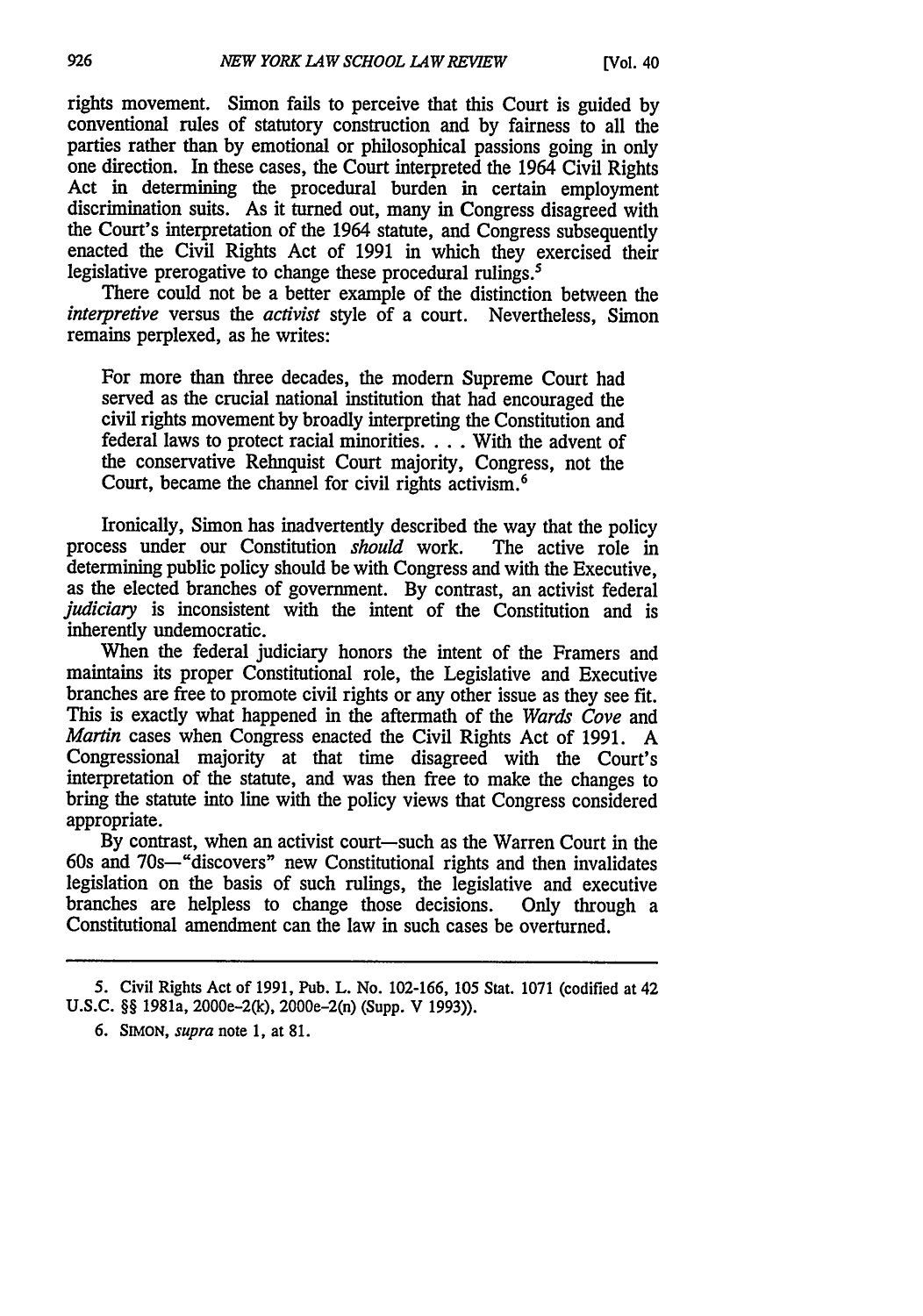Simon, viewing the Court through his own ideological prism, ignores this danger and views the Court in strictly political terms, continually labeling Justices "conservative," "liberal," or "moderate." He fails to perceive that when a Court becomes activist, and thereby promotes a political agenda, that agenda can favor "conservative" as well as "liberal" causes, depending on the personal views of the judges involved. Earlier in the century, a Supreme Court dominated by views favoring business interests routinely invalidated social and economic legislation, such as minimum-wage and child labor laws, which had broad public support in the states in which they were enacted. In cases like *Lochner v. New York<sup>1</sup>* and *Adkins v. Children's Hospital*,<sup>8</sup> the Court ruled that such labor laws violated the due process clause of the Fourteenth Amendment-even though neither the text nor the history of that Amendment addressed such issues. Like the Warren Court decades later, the Court in the *Lochner* era ignored the limitations of the Constitution and blatantly usurped legislative authority.

It should be noted that when Justices carry out their duty to faithfully interpret the Constitution, as opposed to promoting a political agenda, they may well find themselves compelled to produce a result with which they do not agree or may even find abhorrent. Thus Justice Scalia, among others, was bound to join the majority in *Texas v. Johnson9* and overturn a statute prohibiting flag-burning, no matter how much he disapproved of the conduct involved.<sup>16</sup>

Similarly, it is highly probable that those Justices that Simon depicts as being at the "center" of the Court would not have voted originally for decisions they now uphold (at least in part) because they feel constrained by precedent and do not wish to emulate the Warren Court by engaging in the wholesale upheaval of existing law. It is this adherence to the principle that even the Supreme Court is part of a "government of laws, not of men,"<sup>11</sup> that is the hallmark of the current Rehnquist Court.

It is therefore ironic that in his Solomon Lecture, entitled "Politics and the Rehnquist Court," Simon makes what to him is a startling observation that the appointees of conservative Republican presidents "have not, in Mr. Dooley's well-worn phrase, 'follow[ed] th[e] iliction

9. 491 U.S. 397 (1989).

10. *Id.;* see also *id.* at 420 (Kennedy, **J.,** concurring) ("The hard fact is that sometimes we must make decisions we do not like.").

11. *See, e.g.,* Patterson v. Shumate, 504 U.S. 753, 766 (1992) (Scalia, J., concurring); Youngstown Sheet & Tube Co. v. Sawyer, 343 U.S. 579, 646 (1952) (Jackson, **J.,** concurring); Joint Anti-Fascist Refugee Comm. v. McGrath, 341 U.S. 123, 177 (1951) (Douglas, **J.,** concurring).

<sup>7. 198</sup> U.S. 45 (1905).

<sup>8. 261</sup> U.S. **525** (1923).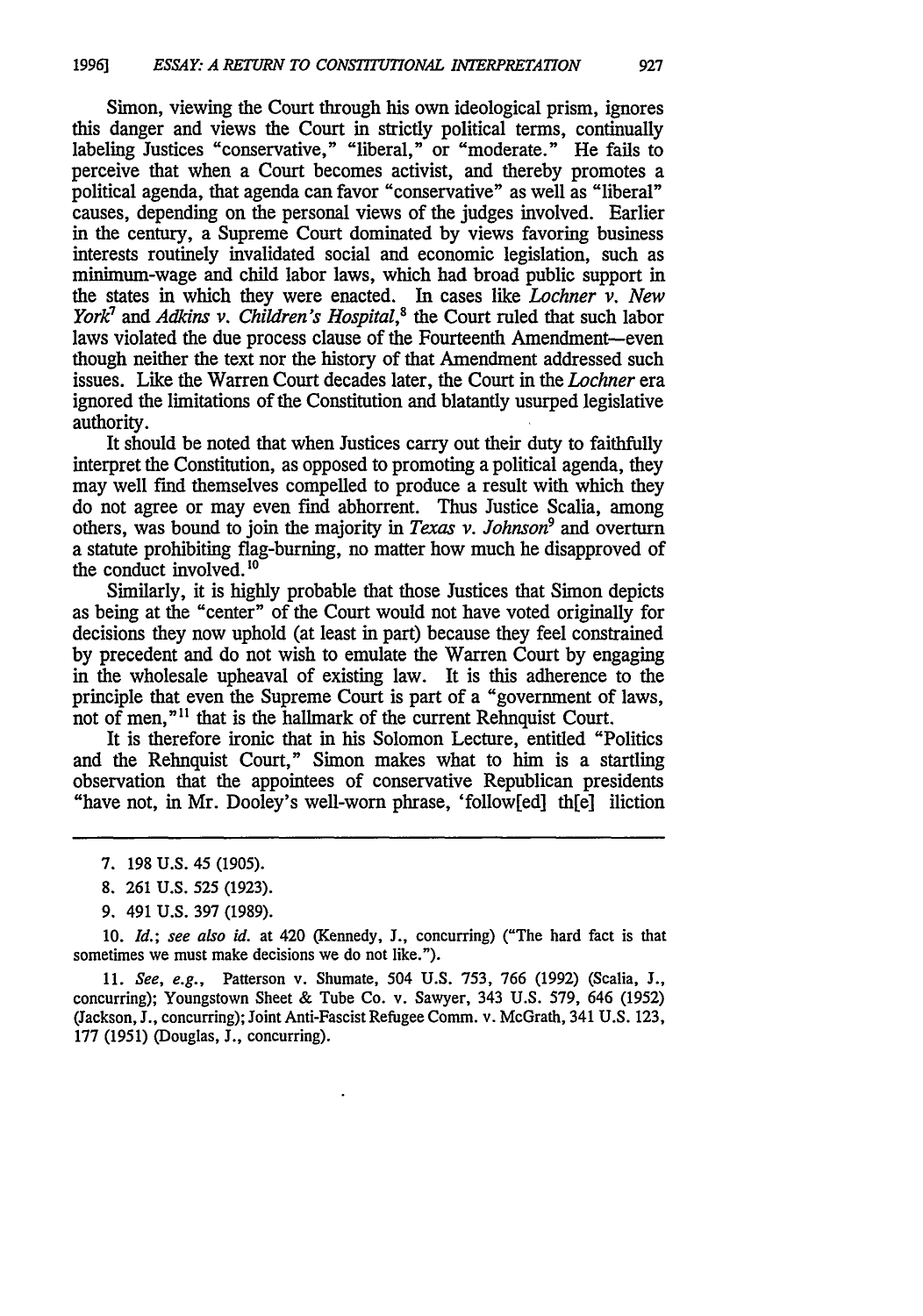returns.'"<sup>12</sup> Although unintentional, Simon could not have given a Constitutionally faithful Court greater praise.

James Simon's second fallacious assumption is that Presidents Ronald Reagan and George Bush, by their Supreme Court appointments, were seeking to achieve a "conservative judicial revolution"<sup>13</sup> in substantive law. To both Chief Executives the activist Court of the *Lochner* era was as illegitimate as the Warren Court. What they did want was a federal judiciary that understood its proper role in a democracy, respected the authority of the legislative and executive branches, and limited their judgments according to the role of the judiciary prescribed in the Constitution. These Presidents' understanding of the proper role of the judiciary-and their rejection of a political agenda for the Court-is explicit in the statements they made surrounding each of their Supreme Court appointments.

Both Presidents Reagan and Bush used the occasion of either the nomination announcement or the ceremony in which the justices were sworn into office—and sometimes both—to clearly enunciate their view of the role of the judiciary. Beginning with his statement on the senate confirmation of Sandra Day O'Connor as an Associate Justice, Ronald Reagan stated that her "judicial philosophy is one of restraint. She believes, as she said in her Senate testimony, that a judge is on the bench to interpret the law, not to make it."<sup>14</sup> The President went on to give his approval of this view when he said, "[tjhis philosophy of judicial restraint needs representation in our courtrooms and especially on the highest court in our land." $15$ 

Five years later, at the swearing-in ceremony for Chief Justice William Rehnquist and Associate Justice Antonin Scalia, President Reagan again expressed his views on the proper role of the judiciary:

[T]he Founding Fathers gave careful thought to the role of the Supreme **Court....**

13. SIMON, *supra* note 1, at 11.

14. President Ronald Reagan, Statement on Senate Confirmation of Sandra Day O'Connor as an Associate Justice of the Supreme Court of the United States, 1981 PUB. PAPERS 819 (1982).

*15. Id.*

<sup>12.</sup> James F. Simon, *Politics and the Rehnquist Court,* delivered as the Sixth Annual Solomon Lecture at New York Law School (Oct. 31, 1995), *in* 40 N.Y.L. SCH. L. REv. 863, 864 **(1996)** (quoting MR. DOOLEY **ON THE CHOICE OF** LAW 52 (Edward **J.** Bander ed. 1963)).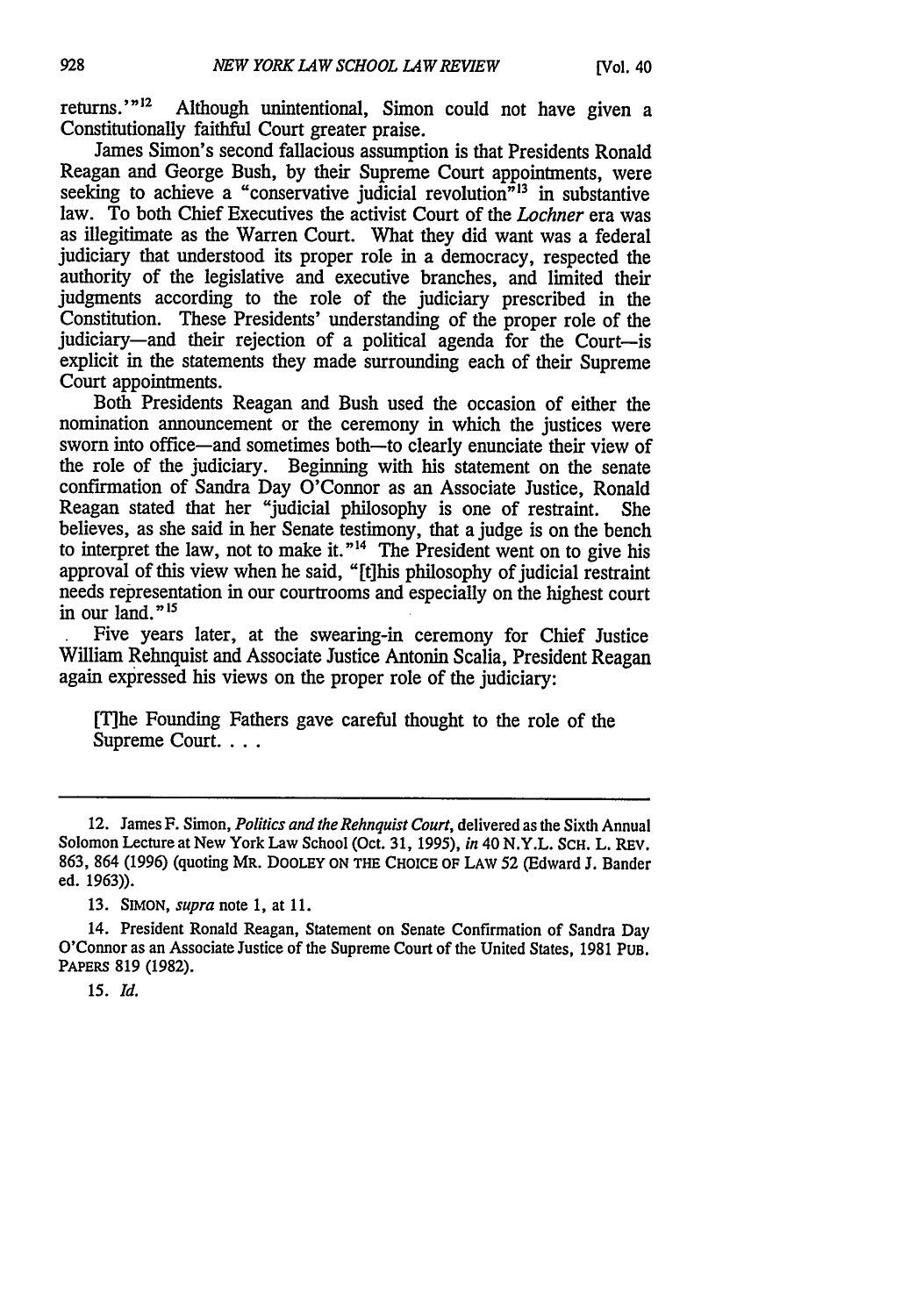They settled on a judiciary that would be independent and strong, but one whose power would also, they believed, be confined within the boundaries of a written Constitution and laws.

**...**They understood that, in the words of James Madison, if "the sense in which the Constitution was accepted and ratified by the nation is not the guide to expounding it, there can be no security for a faithful exercise of its powers."

The Founding Fathers were clear on this issue. For them, the question involved in judicial restraint was not-as it is not-will we have liberal or conservative courts? They knew that the courts, like the Constitution itself, must not be liberal or conservative. The question was and is, will we have government by the people?<sup>16</sup>

The same theme was repeated again in 1988 when President Reagan spoke at the swearing-in ceremony of Associate Justice Anthony M. Kennedy:

And so, the role assigned to judges in our system was to interpret the Constitution and lesser laws, not to make them. It was to protect the integrity of the Constitution, not to add to it or subtract from it—certainly not to rewrite it. For as the framers knew, unless judges are bound by the text of the Constitution, we will, in fact, no longer have a government of laws, but of men and women who are judges. And if that happens, the words of the documents that we think govern us will be just masks for the personal and capricious rule of a small elite.<sup>17</sup>

President Bush echoed his predecessor in expressing his view of the proper role of the Court. In his remarks announcing the nomination of David H. Souter to be an Associate Justice of the Supreme Court, Bush said, "Judge Souter [is] committed to interpreting, not making the law-he recognizes the proper role of judges in upholding the democratic choices of the people through their elected representatives with constitutional

<sup>16.</sup> President Ronald Reagan, Remarks at the Swearing-in Ceremony for William H. Rehnquist as Chief Justice and Antonin Scalia as Associate Justice of the Supreme Court of the United States, [1986] 2 PuB. PAPERS 1268, 1270 (1989).

<sup>17.</sup> President Ronald Reagan, Remarks at the Swearing-in Ceremony for Anthony M. Kennedy as Associate Justice of the Supreme Court of the United States, [1988] 1 PuB. PAPERS 219, 221 (1990).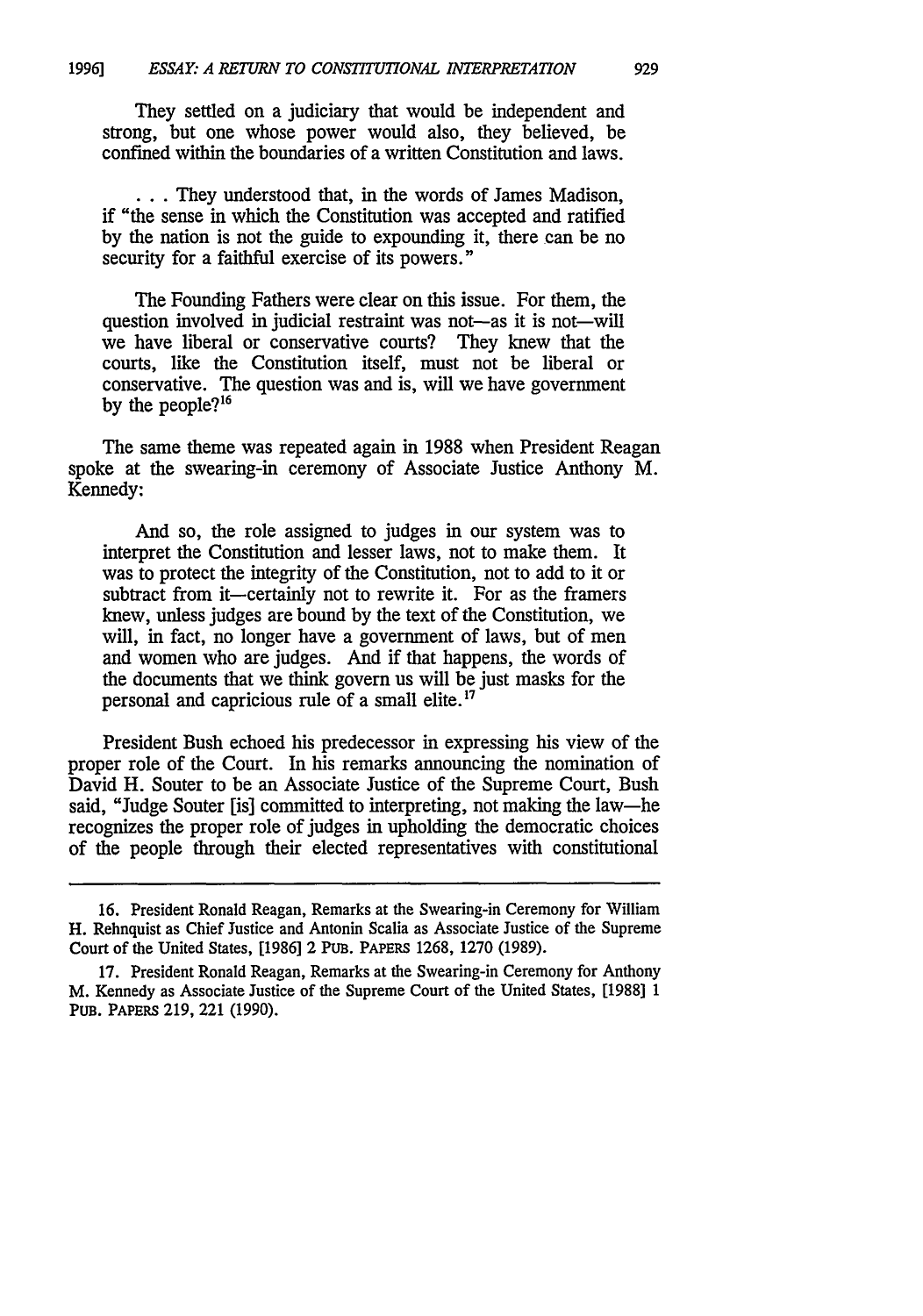restraints."18 Some have suggested that Justice Souter has not always met the high hopes of his appointer,<sup>19</sup> but there is no question what President Bush had in mind as to how a judge should carry out his office.

In commenting on the swearing-in of his last appointment to the Court. Justice Clarence Thomas, President Bush stated that the new Justice "now joins the distinguished ranks of jurists to whom we entrust this sacred task, who, in the stark and simple phrase of Chief Justice Marshall, tells us 'what the law is.' $m^{20}$  By this outstanding appointment, Bush gave the Country a Supreme Court Justice who is unsurpassed by any present or prior member of the Court in his understanding of, and fidelity to, the Constitutional role of the judiciary.

Thus when Simon, in his Solomon lecture, says that the Justices appointed by Presidents Reagan and Bush have not "always done the bidding on the Court for the presidents who appointed them, $"^{21}$  because "there has not been a wholesale conservative revolution on the Court to match what appears to be happening in the Congress of the United States,"<sup>22</sup> he is absolutely wrong. Both Presidents understood that when there is to be a policy "revolution" it should come from the elected Congress, not the Supreme Court.

Thirdly, in ascertaining where the "center" of the Supreme Court lies, Simon fails to realize the way in which the parameters of debate within that body have changed over the last decade. If one were to construct a spectrum, with judicial activism on one pole and Constitutional fidelity on the other, any objective evaluation would have to recognize how far the Court has moved in the latter direction. Gone are the decades of judicial activism, where precedent, predictability, and consistency in Constitutional law were continually ignored or abandoned, as reasonable interpretation was replaced by "creative" notions of "what [the Constitution] ought to

18. President George Bush, Remarks Announcing the Nomination of David H. Souter To Be an Associate Justice of the Supreme Court of the United States and a Question-and-Answer Session With Reporters, [1990] 2 PUB. PAPERS 1046, 1047 (1991).

19. SIMON, *supra* note 1, at 293, 302; *see also* Thomas **J.** Cunningham, Book Review, 20 **J.** CONTEMP. L. 307, 310-11 (1994) (reviewing PAUL SIMON, ADVICE & CONSENT: CLARENCE THOMAS, ROBERT BORK **AND THE** INTRIGUING HISTORY OF THE SUPREME COURT'S NOMINATION BATTLES (1992)); Christopher **E.** Smith & Thomas R. Hensley, *Unfulfilled Aspirations: The Court Packing Efforts of Presidents Reagan and* Bush, 57 ALB. L. REV. 1111, 1128-30 (1994); Richard G. Wilkins et al., *Supreme Court Voting Behavior: 1993 Term,* 22 HASTINGS CONST. L.Q. 269, 270 (1995).

20. President George Bush, Remarks at the Swearing-In Ceremony of Clarence Thomas as an Associate Justice of the Supreme Court, 1991 PUB. PAPERS 1308, 1309 (1992).

21. Simon, *supra* note 13, at 864.

22. *Id.*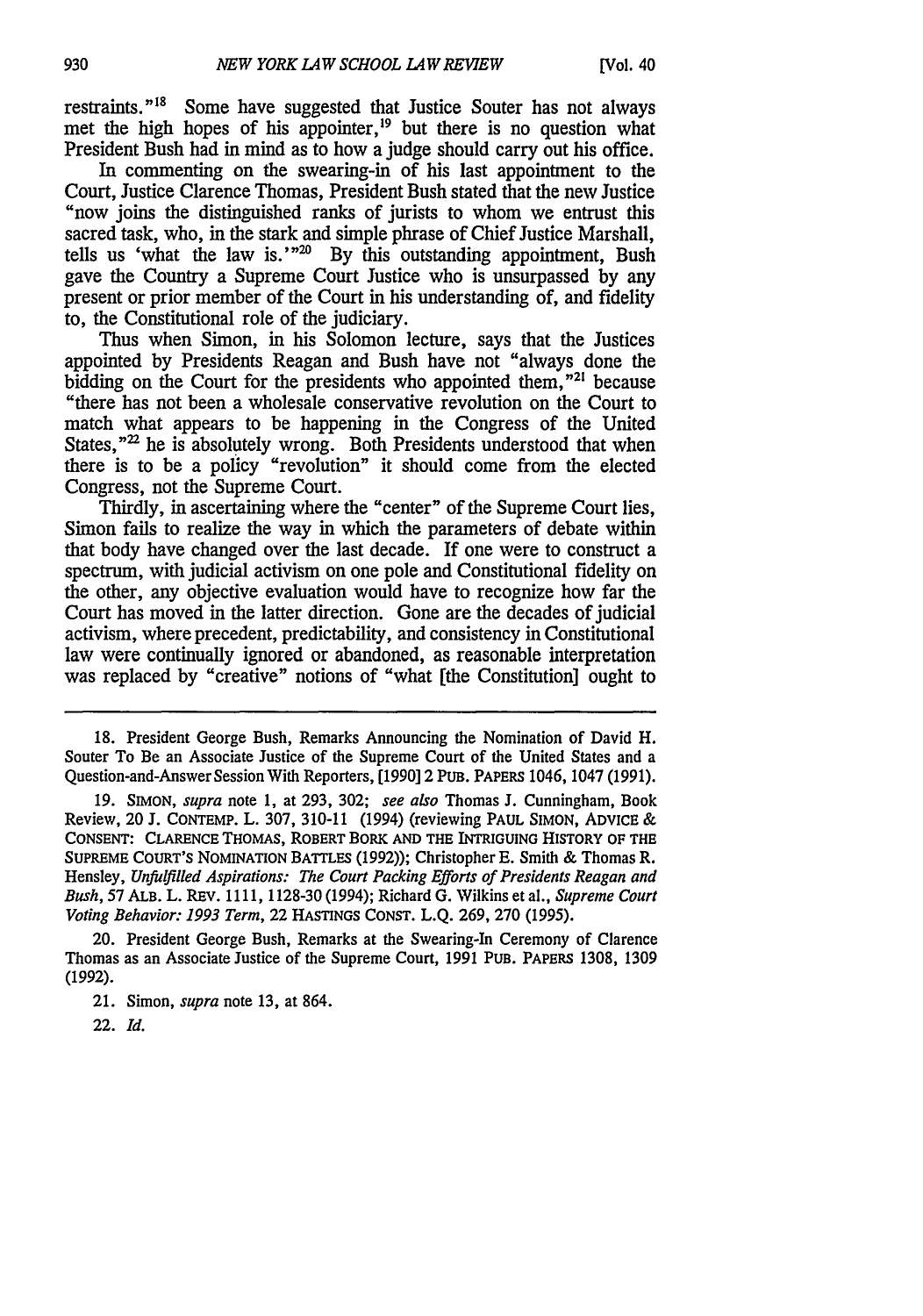mean"<sup>23</sup> in a modern world. Justice Scalia has described this erroneous practice as one in which the Constitution "change[s] its meaning like a chameleon from decade to decade. $"^{24}$  This was a time in which judicial activists attempted to hide their manipulations and distortions *of.* the Constitution behind such phrases as  $a<sup>a</sup>$  a living document<sup>"25</sup> and "the penumbras and emanations<sup> $\dot{r}$ 26</sup> derived from the text of the Bill of Rights.

Under the current Court, obviously there are differences of opinion among the controlling majority, but there is a fundamental agreement dedicated to reasonable construction of the actual meaning of the Constitution. Where they disagree, it is usually over how far and how fast the Court should go in correcting the excesses of the Warren and immediately post-Warren Courts. The conflict is between dedication to precedent and stability on the one hand versus a return to Constitutional authenticity on the other.

Perhaps the most clear-cut indication of where the parameters on the Supreme Court now stand is expressed in the case of *United States v. Lopez"* decided in April 1995. For the first time in some sixty years, the Court questioned whether Congress had exceeded its power to legislate under the Commerce Clause when it enacted the Gun-Free School Zone Act of 1990,<sup>28</sup> making it a federal offense for any individual knowingly to possess a firearm within a specified distance from a school.<sup>29</sup> In calling a halt to the illegitimate use of the Commerce Clause to justify virtually any invasion of state authority, the Court expressed its concern about foreclosing the states "from experimenting and exercising their own judgment in an area to which States lay claim by right of history and expertise,"<sup>30</sup> and doing so "by regulating an activity beyond the realm of commerce in the ordinary and usual sense of that term."31 The Court

24. *Scalia on Caning: It's Constitutional,* S.F. EXAMINER, May 7, 1994, at A2.

*25. See, e.g.,* Youngstown Sheet& Tube Co. v. Sawyer, 343 U.S. 579,682 (1952); *see also* Trop v. Dulles, 356 U.S. 86, 101 (1958) ( "The [Constitution] must draw its meaning from the evolving standards of decency that mark the progress of a maturing society.").

26. *See, e.g.,* Griswold v. Connecticut, 381 U.S. 479, 484 (1965).

27. 115 S. Ct. 1624 (1995).

28. *Id.* at 1626 (The Gun-Free School Zone Act of 1990 is located at 18 U.S.C. § 922(q) (1994)).

29. *Id.*

30. *Id.* at 1641.

31. *Id.*

<sup>23.</sup> Planned Parenthood of Southeastern Pa. v. Casey, 112 S. Ct. 2791, 2876 (1992) (Scalia, J. dissenting) (citing Dred Scott v. Sandford, 60 U.S. 393, 621 (1857) (Curtis, **J.** dissenting).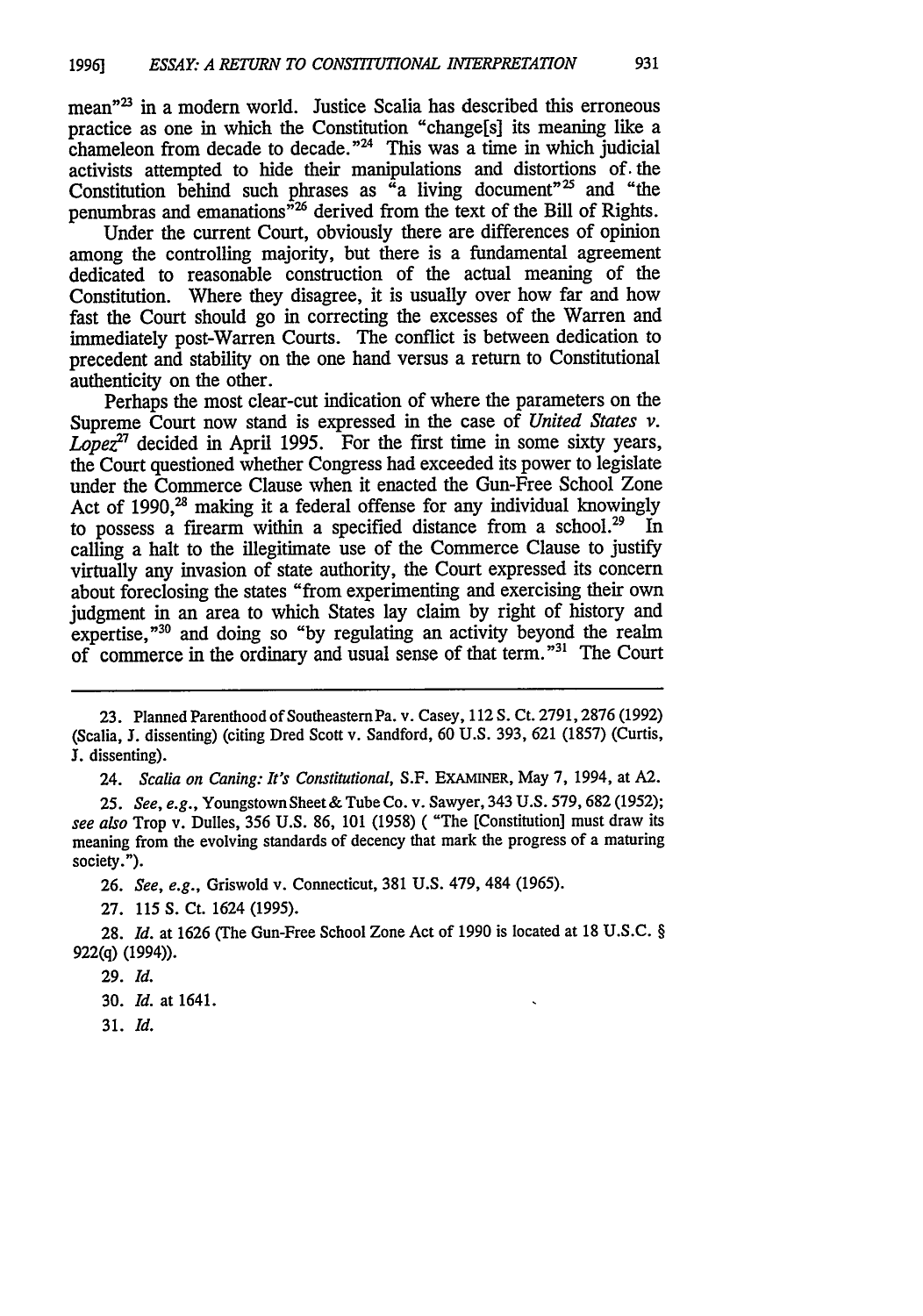found that Congress' intrusion on state sovereignty, in the absence of adequate connection or identification with commercial concerns that are central to the Commerce Clause, constitutes interference which "contradicts the federal balance the framers designed and that [the] Court is obliged to enforce."<sup>32</sup>

This case also revealed the fact that Justice Clarence Thomas has joined Justice Scalia as a formidable intellectual force on behalf of Constitutional fidelity. In his concurring opinion in *Lopez,* Justice Thomas rightly observed that Constitutional law "has drifted far from the original understanding of the Commerce Clause."<sup>33</sup> He went on to state that "[i]n a future case, we ought to temper our Commerce Clause jurisprudence in a manner that both makes sense of our more recent case law and is more faithful to the original understanding of that Clause."<sup>34</sup> Justice Thomas then went on to provide a brilliant analysis of Constitutional history which lays the basis for such future change in the law. He stated that:

[F]rom the time of the ratification of the Constitution to the mid-1930's, it was widely understood that the Constitution granted Congress only limited powers, notwithstanding the Commerce Clause. Moreover, there was no question that activities wholly separated from business, such as gun possession, were beyond the reach of the Commerce power. If anything, the 'wrong turn' was the Court's dramatic departure in the 1930's from a century and a half of precedent.35

He concludes by saying that unless the Justices "are willing to repudiate our long-held understanding of the limited nature of federal power,"<sup>36</sup> they must be willing to reconsider the boundaries of the Commerce Clause if the Court wishes "to be true to a Constitution that does not cede a police power to the Federal Government."<sup>37</sup>

James Madison wrote in *The Federalist* that to combine the judicial power with that of executive and legislative authority was "the very definition of tyranny."38 Limiting the federal judiciary, including the Supreme Court, to its proper Constitutional role thus is a vital liberty

- 33. *Id.* (Thomas, J., concurring).
- 34. *Id.*
- **35.** *Id.* at 1649 (footnote omitted).
- 36. *Id.* at 1650.
- 37. *Id.*
- 38. **THE** FEDERALIST No. 48, at 303 (James Madison) (Isaac Kramnick ed., 1987).

<sup>32.</sup> *Id.* at 1642.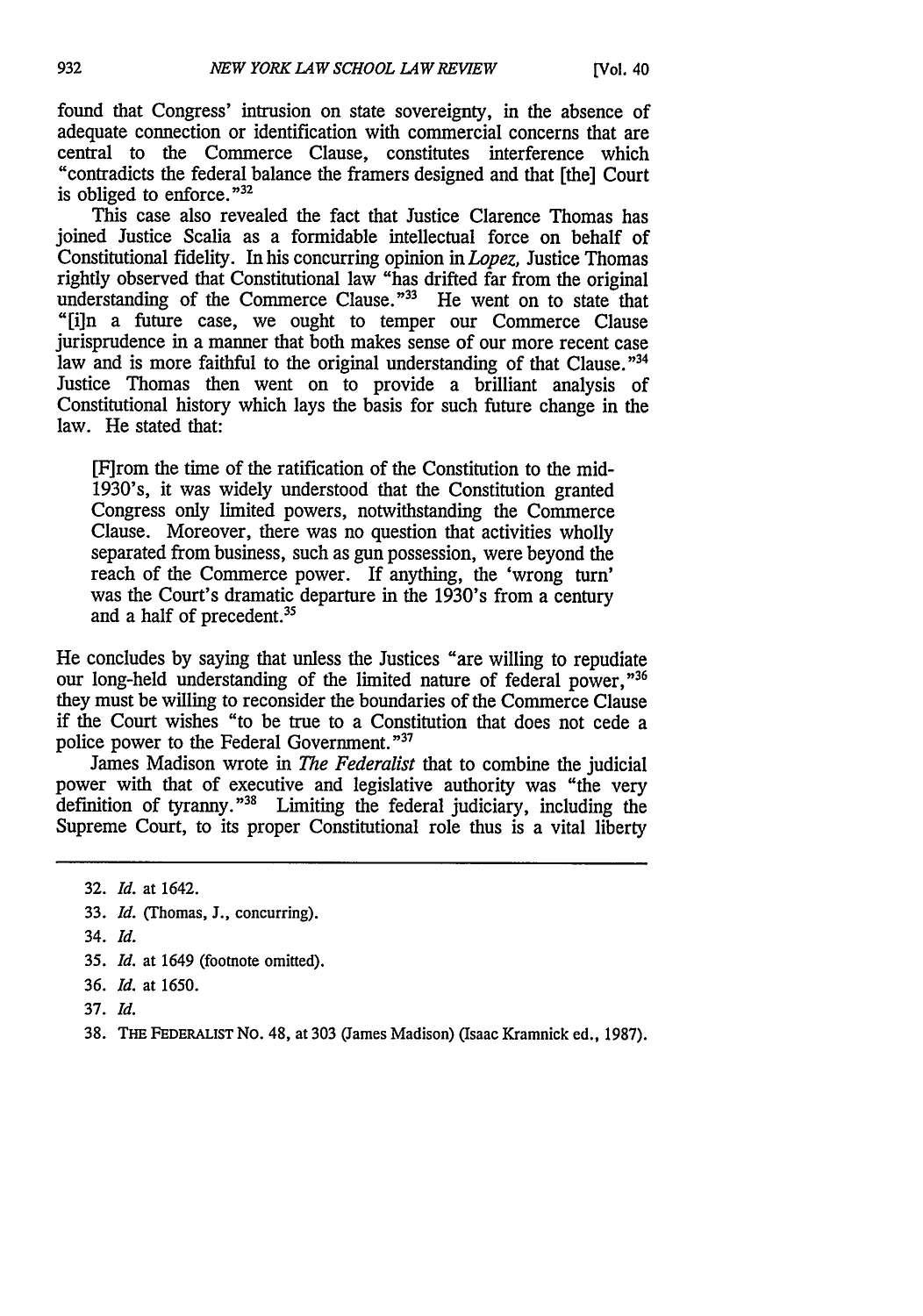issue. Significant analysis of the nation's highest Court should not be denigrated to a simplistic argument over whether a non-existent political agenda has been achieved, or whether the imagined political objectives of previous presidents have been advanced or thwarted. Instead, scholarly inquiry should be directed at whether the judicial integrity required by the Constitution has been restored to the Supreme Court and-if it has-how such integrity can be preserved.